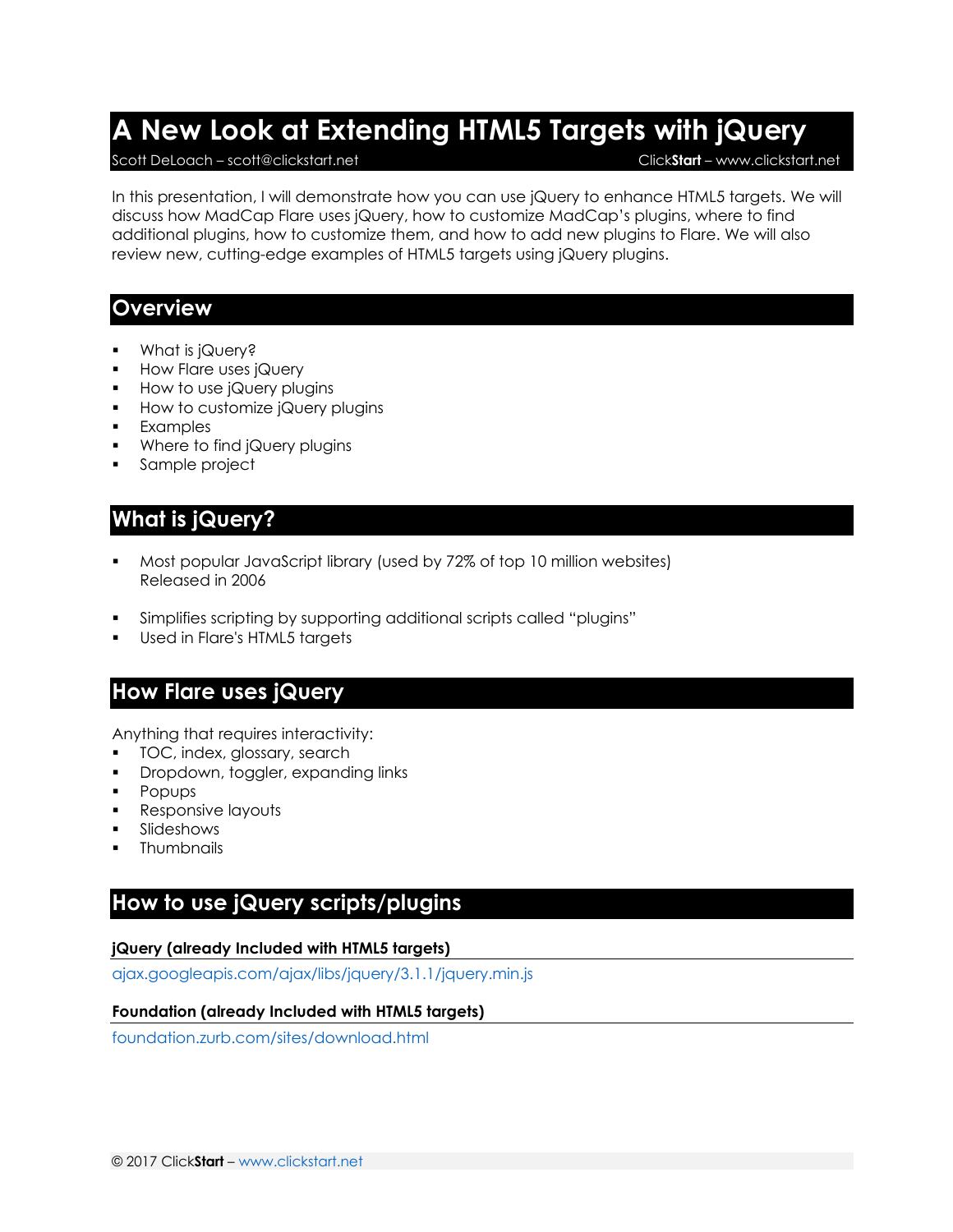#### **jQuery Mobile**

[ajax.googleapis.com/ajax/libs/jquerymobile/1.4.5/jquery.mobile.min.css](https://ajax.googleapis.com/ajax/libs/jquerymobile/1.4.5/jquery.mobile.min.css) [ajax.googleapis.com/ajax/libs/jquerymobile/1.4.5/jquery.mobile.min.js](https://ajax.googleapis.com/ajax/libs/jquerymobile/1.4.5/jquery.mobile.min.js)

#### **jQuery UI**

[ajax.googleapis.com/ajax/libs/jqueryui/1.12.1/themes/smoothness/jquery-ui.css](https://ajax.googleapis.com/ajax/libs/jqueryui/1.12.1/themes/smoothness/jquery-ui.css) [ajax.googleapis.com/ajax/libs/jqueryui/1.12.1/jquery-ui.min.js](https://ajax.googleapis.com/ajax/libs/jqueryui/1.12.1/jquery-ui.min.js)

#### **Sample JS link**

<script src="https://ajax.googleapis.com/ajax/libs/jquerymobile/1.4.5/jquery.mobile.min.js"> </script>

#### **Sample CSS link**

<link rel="stylesheet" href="https://ajax.googleapis.com/ajax/libs/jquerymobile/1.4.5/jquery. ↵ mobile.min.css" />

### **How to customize jQuery scripts/plugins**

jQuery plugins can be customized using:

- CSS
- Built-in options (see below)
- Configurators (see www.prismjs.com)

#### **Built-in options example**

```
<script>/*<![CDATA[*/
$('body').cookiefy({
     backgroundColor: 'dimgray',
     color:'ghostwhite',
     fontFamily: 'Helvetica',
     fontSize: '1rem',
     borderTop: '1px solid #000'
});
/*]]>*/</script>
```
### **Examples – enhancing Flare**

I will demonstrate the following plugins/scripts I've developed to enhance Flare HTML5 targets:

- autoDropDownFlare
- **nenuToggleFlare**
- prismCopyFlare
- tagCloudFlare
- whatsNew

### **Examples – adding features to Flare**

I'll demonstrate using the following plugins in HTML5 targets:

- **igueryTOC:<projects.jga.me/toc>less**
- Magnify:<thdoan.github.io/magnify>
- readingTime:<github.com/michael-lynch/reading-time>